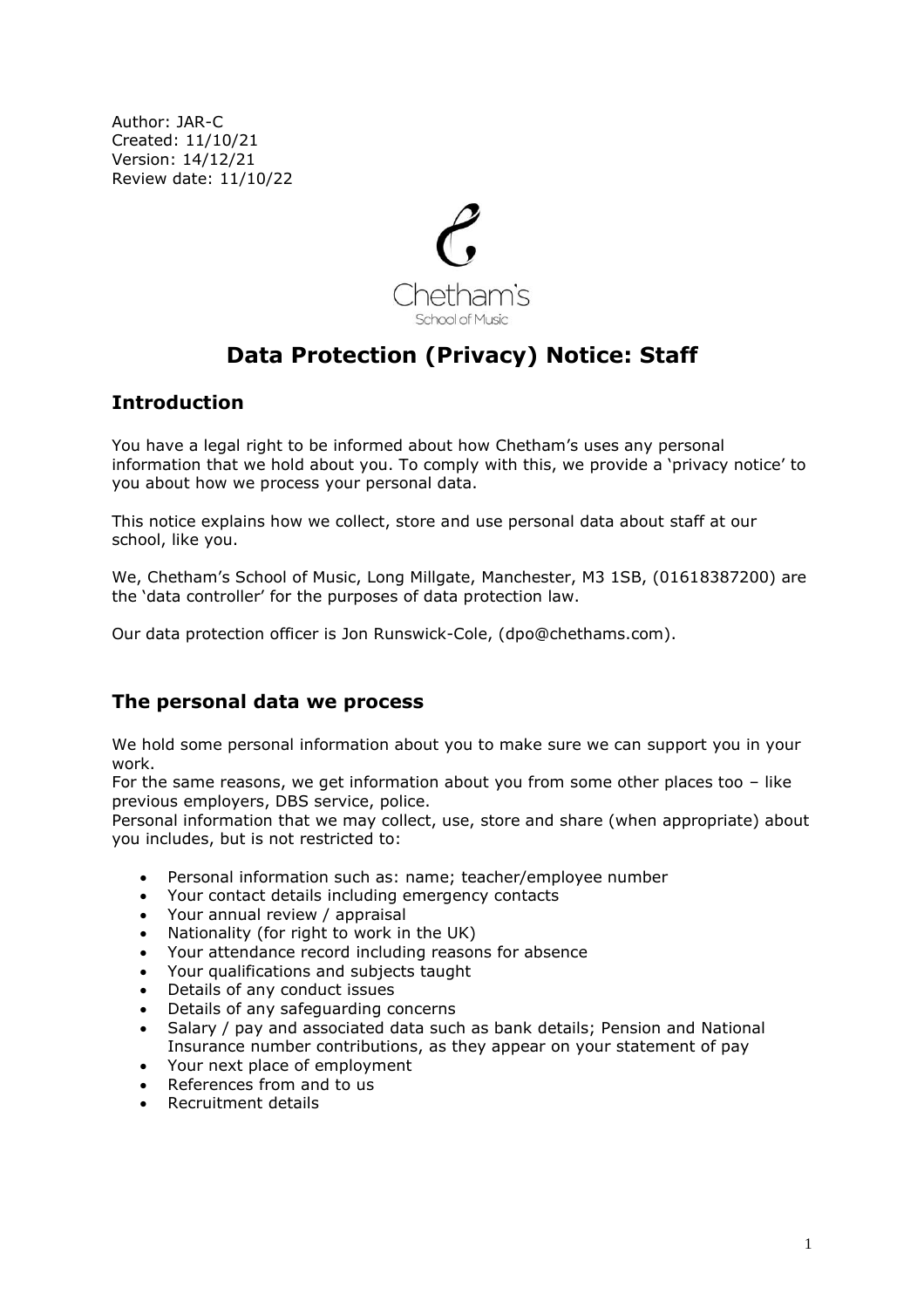We may also collect, use, store and share (when appropriate) information about you that falls into "special categories" of more sensitive personal data. This includes, but is not restricted to:

- Information about your characteristics, like your ethnic background, gender or any special educational needs or disabilities you may have
- Information about any medical conditions you have
- Photographs and CCTV images
- Digital network usage
- Audio and video recordings

### **Why we use this data (purposes)**

We use the data listed above to:

- 1. Get in touch with you when we need to
- 2. Check how you're doing at work
- 3. Pay you
- 4. Check your rights to work
- 5. Track how well the school as a whole is performing
- 6. Look after you and promote your personal wellbeing
- 7. Ensure we are providing a safe and secure environment
- 8. Ensure staff and students are Safeguarded
- 9. Promote your interests
- 10. Monitor equality and diversity
- 11. Protect and promote our interests and objectives, staff deployment- this includes fundraising and marketing activities.
- 12. Provide the educational services required by the School
- 13. Meet legal, regulatory and contractual obligations

### **Use of your personal data for marketing purposes**

Where you have given us consent to do so, we may send you messages by email or text promoting Chetham's events, that you might be interested in.

You can take back this consent or 'opt out' of receiving these emails and/or texts at any time by clicking on the 'Unsubscribe' link at the bottom of any such communication, or by contacting us at dpo@chethams.com.

### **Use of your personal data in automated decision making and profiling**

We don't currently put your personal information through any automated decision making or profiling process. This means we don't make decisions about you using only computers without any human involvement.

If this changes in the future, we will update this notice in order to explain the processing to you, including your right to object to it.

We will only collect and use your information when the law allows us to. We need to establish a 'lawful basis' to do this.

# **Lawful bases for processing your personal information**

Our lawful bases for processing your personal information for the reasons listed above are for the purposed of: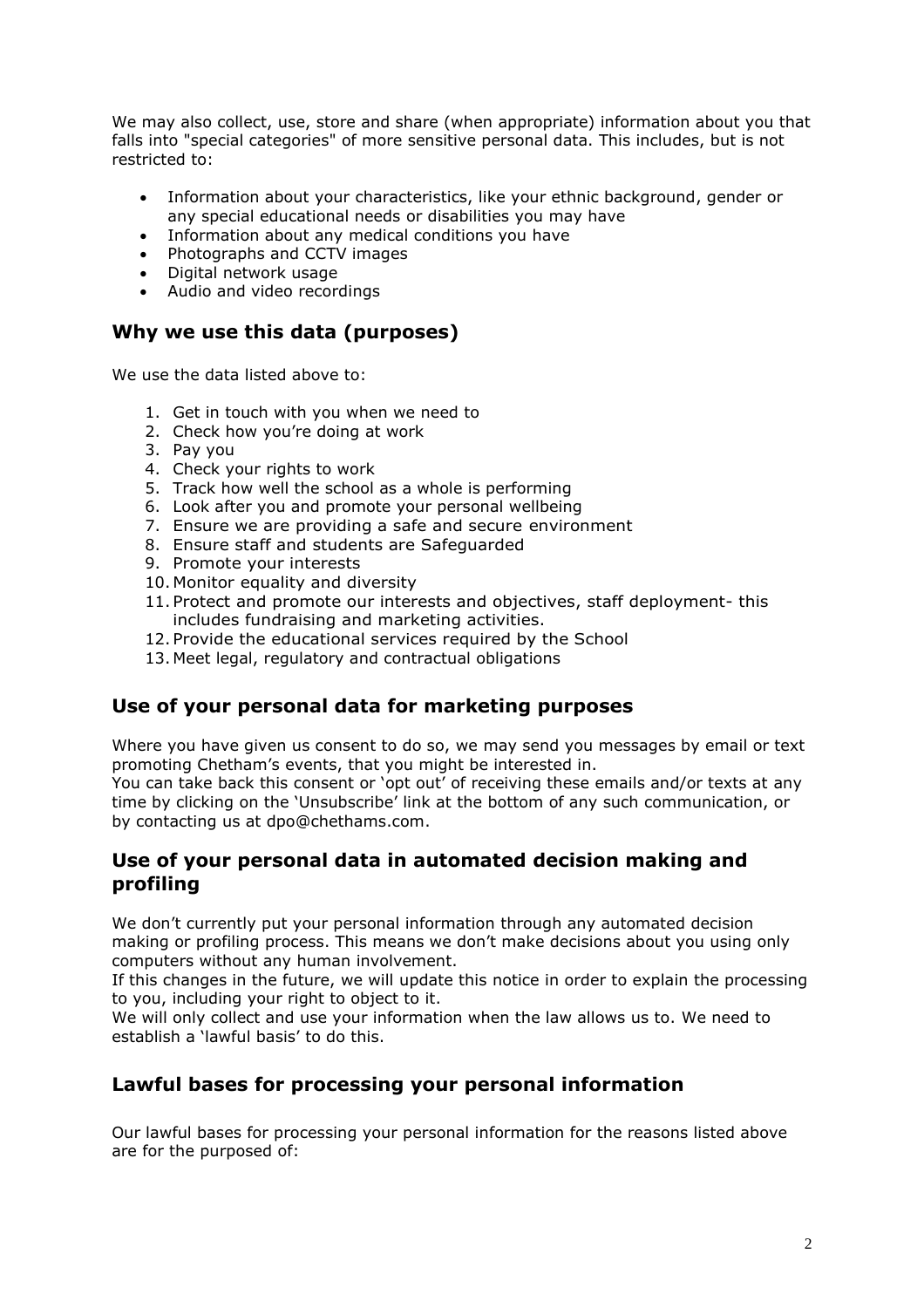- tracking school and individual performance, in accordance with the 'public task' basis – we need to process data to fulfil our official duties as a school as set out here: <https://www.legislation.gov.uk/uksi/2014/3283/schedule/made>
- checking how you are progressing in work; looking after your wellbeing, in accordance with the 'legal obligation' basis – we need to process data to meet our responsibilities under law and DfE advice: [https://assets.publishing.service.gov.uk/government/uploads/system/uploads/att](https://assets.publishing.service.gov.uk/government/uploads/system/uploads/attachment_data/file/953345/Staffing_and_employment_advice_for_schools_-_January_2021.pdf) [achment\\_data/file/953345/Staffing\\_and\\_employment\\_advice\\_for\\_schools\\_-](https://assets.publishing.service.gov.uk/government/uploads/system/uploads/attachment_data/file/953345/Staffing_and_employment_advice_for_schools_-_January_2021.pdf) January 2021.pdf
- For the purposes of safeguarding children at the School vetting to verify your identity and credentials, qualifications, employment record etc as set out here: [https://assets.publishing.service.gov.uk/government/uploads/system/uploads/att](https://assets.publishing.service.gov.uk/government/uploads/system/uploads/attachment_data/file/1021914/KCSIE_2021_September_guidance.pdf) [achment\\_data/file/1021914/KCSIE\\_2021\\_September\\_guidance.pdf](https://assets.publishing.service.gov.uk/government/uploads/system/uploads/attachment_data/file/1021914/KCSIE_2021_September_guidance.pdf)
- contacting you and for marketing in accordance with the 'consent' basis we will obtain consent from you to use your personal data
- ensuring your wellbeing and safety in accordance with the 'vital interests' basis we will use this personal data in a life-or-death situation
- monitoring your progress in accordance with the 'contract' basis we need to process personal data to fulfil a contract with you or to help you enter into a contract with us
- contacting you in accordance with the 'legitimate interests' basis where there's a minimal privacy impact and we have a compelling reason, including:

Keeping you safe and well Keeping others safe and well To carry out our business as an education provider To communicate with you about your professional development. To carry out the terms of our contract with you.

Where you've provided us with consent to use your information, you may take back this consent at any time. We'll make this clear when requesting your consent, and explain how you'd go about withdrawing consent if you want to.

# **Our basis for using special category data**

For 'special category' data (more sensitive personal information), we only collect and use it when we have both a lawful basis, as set out above, and one of the following conditions for processing as set out in data protection law:

- We have obtained your explicit consent to use your information in a certain way
- We need to use your information under employment, social security or social protection law
- We need to protect an individual's vital interests (i.e. protect your life or someone else's life), in situations where you're physically or legally incapable of giving consent
- The information has already been made obviously public by you
- We need to use it to make or defend against legal claims
- We need to use it for reasons of substantial public interest as defined in **legislation**
- We need to use it for health or social care purposes, and it's used by, or under the direction of, a professional obliged to confidentiality under law
- We need to use it for public health reasons, and it's used by, or under the direction of, a professional obliged to confidentiality under law
- We need to use it for archiving purposes, scientific or historical research purposes, or for statistical purposes, and the use is in the public interest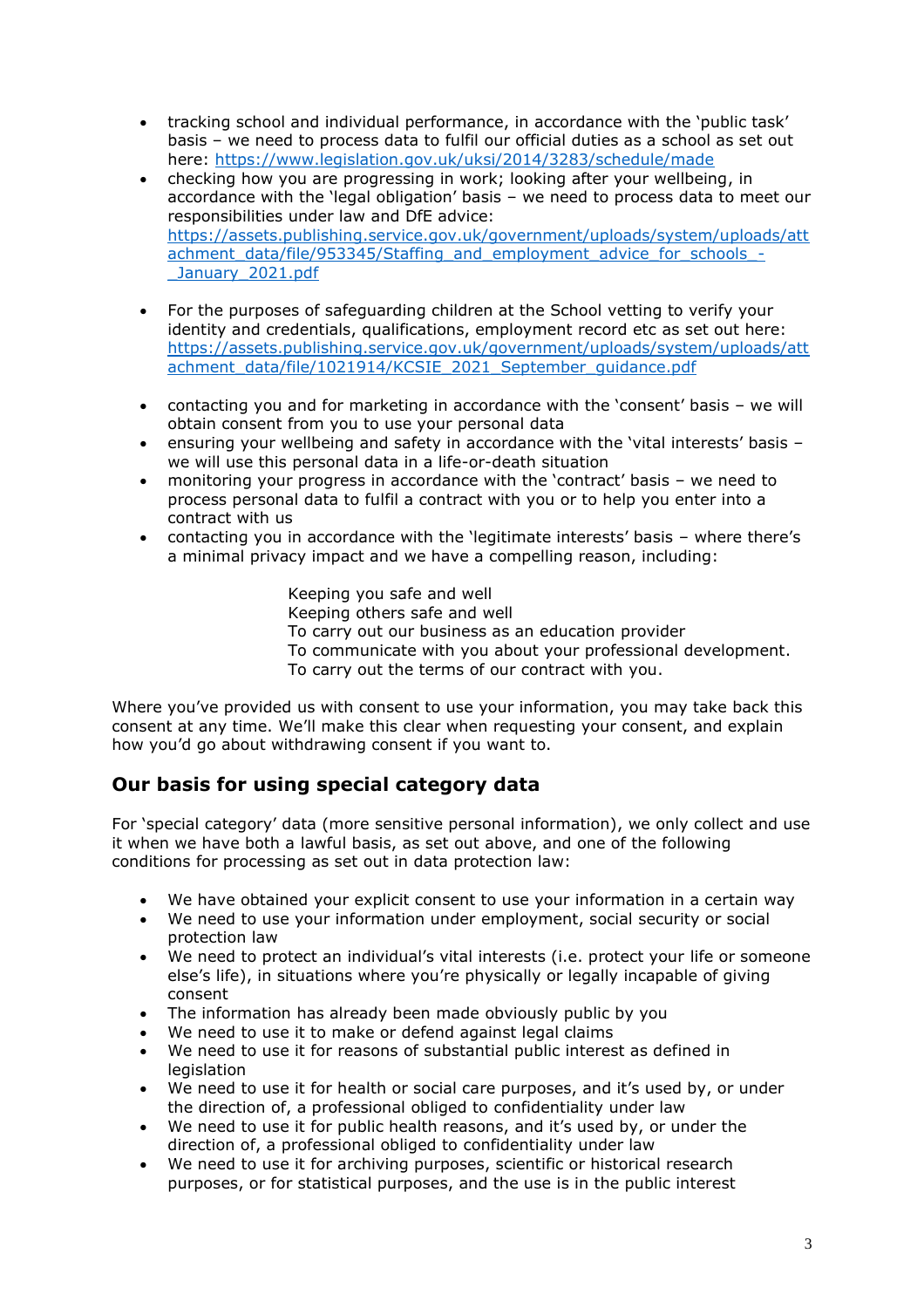For criminal offence data, we will only collect and use it when we have both a lawful basis, as set out above, and a condition for processing as set out in data protection law. Conditions include:

- We have obtained your consent to use it in a specific way
- We need to protect an individual's vital interests (i.e. protect your life or someone else's life), in situations where you're physically or legally incapable of giving consent
- The data concerned has already been made obviously public by you
- We need to use it as part of legal proceedings, to obtain legal advice, or to make or defend against legal claims
- We need to use it for reasons of substantial public interest as defined in **legislation**

# **Collecting this data**

While most of the information we collect about you is mandatory, there is some information that can be provided voluntarily.

Whenever we want to collect information from you, we make it clear if you have to give us this information (and if so, what the possible consequences are of not doing that), or if you have a choice.

Most of the data we hold about you will come from you, but we may also hold data about you from:

- Local councils
- Government departments or agencies e.g. the NHS, DfE
- Police forces, courts, tribunals
- Previous employers

#### **How we store this data**

We keep personal information about you while you're working at Chetham;s. We may also keep it beyond your employment at school if this is necessary. Chetham's data storage systems are designed to minimise the amount of data collected, used and stored. The systems are also designed to keep your data as safe as possible. Any data you submit in digital or physical form including video or audio recordings will be retained, secured and disposed of in accordance with the terms of our Data Protection (Privacy) Policy which has regard to the General Data Protection Regulation (GDPR) (2016) and the UK Data Protection Act (2018). It follows the guidelines of the Information and Records Management Society.

Whilst the national Inquiry Into Child Sexual Abuse (IICSA) is being conducted we have to keep all staff records which may be beyond our usual retention period. Our record retention schedule sets out how long we would normally keep information about staff:

| Type of data                                                                            | Retention: Academic year + X years                         |
|-----------------------------------------------------------------------------------------|------------------------------------------------------------|
| <b>Staff</b>                                                                            |                                                            |
| Personnel files, which<br>includes references,<br>absence, discipline,<br>safeguarding. | Termination of employment $+6$ years                       |
| <b>Recruitment Notes</b>                                                                | 6 months after appointment of the successful<br>candidate. |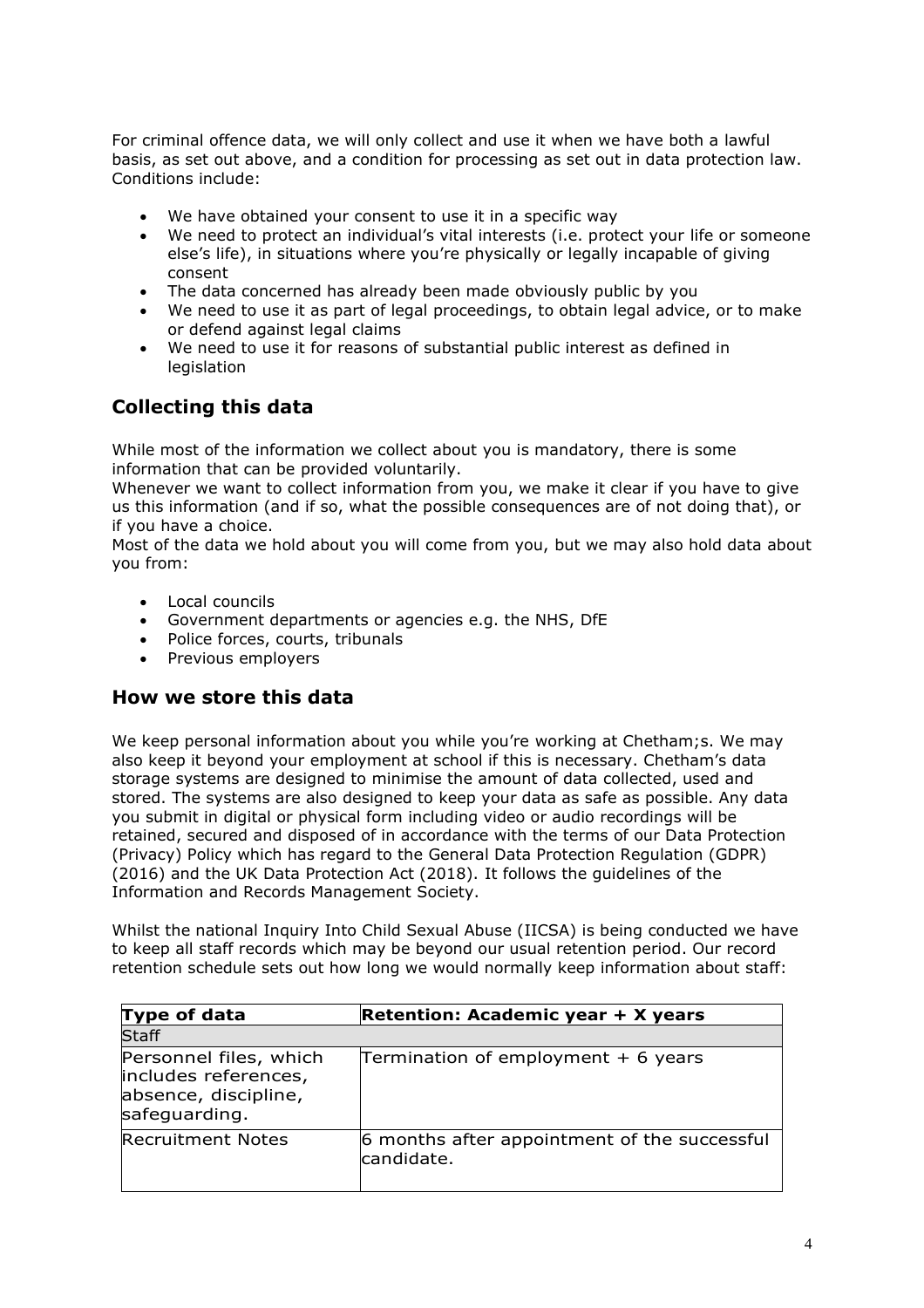| Appraisals / annual<br><b>reviews</b> | 5 years                                                                                    |
|---------------------------------------|--------------------------------------------------------------------------------------------|
| Address/contacts lists                | 1 year since an unsuccessful application or last point<br>of contact / 10 years anonymised |

We have security measures in place to prevent your personal information from being accidentally lost, used or accessed in an unauthorised way, altered or disclosed. We'll delete or dispose of your personal data securely when we no longer need it, subject to instruction from IICSA.

# **Who we share data with**

We don't share information about you with any third party without your consent unless the law and our policies allow us to do so.

Where it's legally required, or necessary (and it complies with data protection law), we may share personal information about you with:

- Our local authority Greater Manchester to meet our legal obligations to share certain information with it, such as safeguarding concerns and information about exclusions
- Your family or representatives<br>• Government departments or a
- Government departments or agencies such as the DfE, NHS, Local Authority
- Our youth support services provider, Manchester Safeguarding Partnership
- Our regulator, ISI
- Our caterers, Sodexo
- Financial organisations
- Our auditors
- Survey and research organisations
- Health authorities
- Security organisations
- Health and social welfare organisations
- Professional advisers and consultants
- Charities and voluntary organisations
- Police forces, courts, tribunals
- Employment and recruitment agencies
- Professional bodies

### **DBS database**

We have to provide information about you to the Department for Education and DBS service.

The information it holds is collected securely from employers, local authorities, and others.

The Department for Education may share information from the database with other organisations, such as organisations that promote children's education or wellbeing in England. These organisations must agree to strict terms and conditions about how they will use your data. You can find more information about this on the Department for Education's webpage on [how it collects and shares research data.](https://www.gov.uk/data-protection-how-we-collect-and-share-research-data) You can also [contact the Department for Education](https://www.gov.uk/contact-dfe) if you have any questions about the database.

# **Transferring data internationally**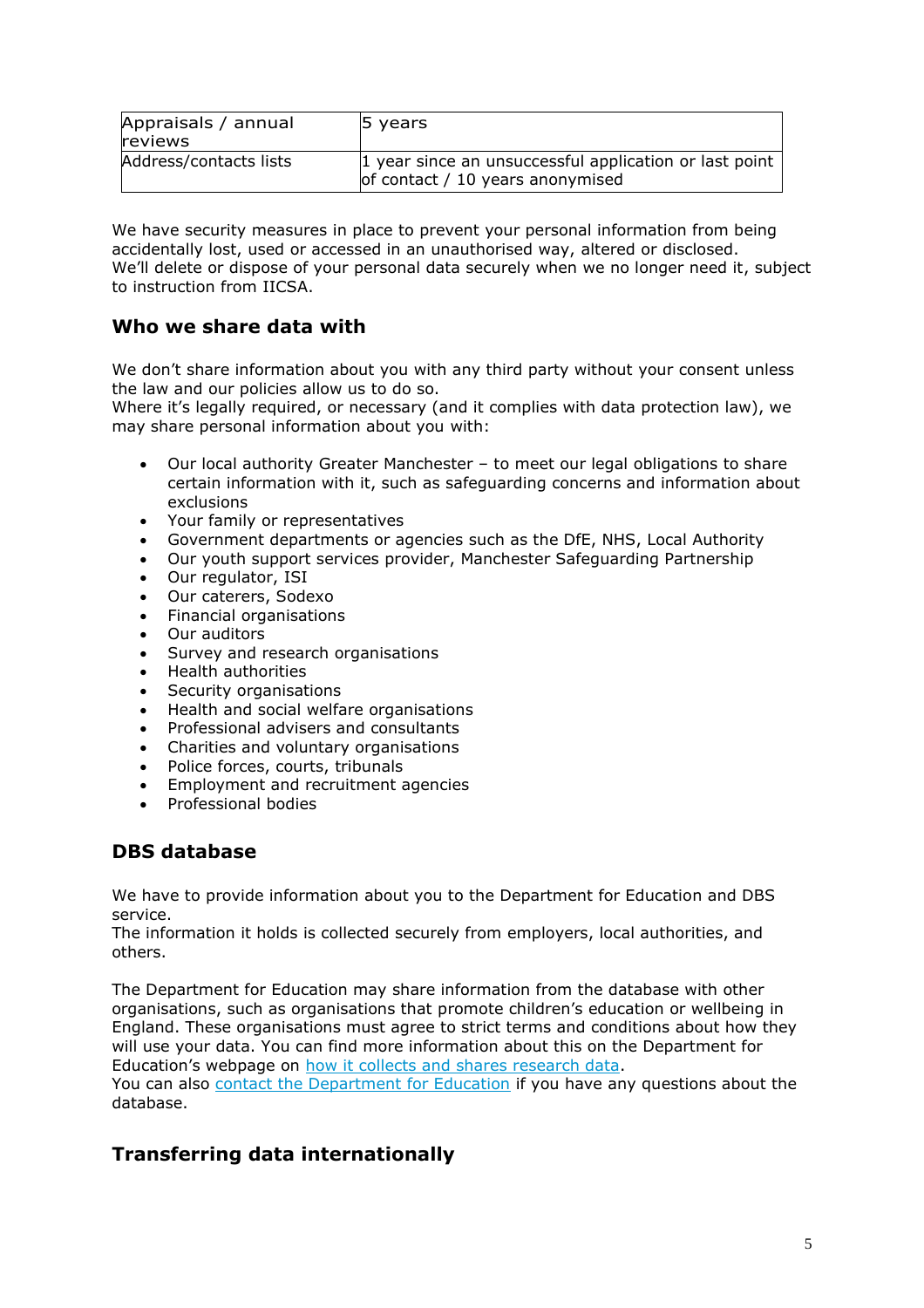We may share personal information about you with the following international third parties outside of the European Economic Area, where different data protection law applies:

#### Microsoft OneDrive

Overseas Schools or other institutions to which you might apply

If you are going to apply to a school or Higher Education institution overseas then we will ask for your explicit permission to transfer your data to them for the purposes of providing a reference and helping you to secure a place there.

We may also seek their reassurances that their data protection policies and practice follow ICO guidelines and data protection law. If we undertake such safeguarding arrangements, we will keep a copy which you can request by contacting us.

### **Your rights How to access personal information that we hold about you**

You have a right to make a 'subject access request' to gain access to personal information that we hold about you.

If you make a subject access request, and if we do hold information about you, we can (unless there's a really good reason why we shouldn't such as safeguarding):

- Give you a description of it
- Tell you why we are holding and using it, and how long we will keep it for
- Explain where we got it from, if not from you
- Tell you who it has been, or will be, shared with
- Let you know whether any automated decision-making is being applied to the data (decisions made by a computer or machine, rather than by a person), and any consequences of this
- Give you a copy of the information in an understandable form

You may also have the right for your personal information to be shared with another organisation in certain circumstances.

If you would like to make a request, please contact us (see 'Contact us' below).

### **Your other rights regarding your data**

Under data protection law, you have certain rights regarding how your personal information is used and kept safe. For example, you have the right to:

- Say that you don't want your personal information to be used
- Stop it being used to send you marketing materials
- Say that you don't want it to be used for automated decisions (decisions made by a computer or machine, rather than by a person)
- In some cases, have it corrected if it's inaccurate
- In some cases, have it deleted or destroyed, or restrict its use
- In some cases, be notified of a data breach
- Make a complaint to the Information Commissioner's Office
- Claim compensation if the data protection rules are broken and this harms you in some way

To exercise any of these rights, please contact us at dpo@chethams.com.

# **Complaints**

We take any complaints about our collection and use of personal information very seriously.